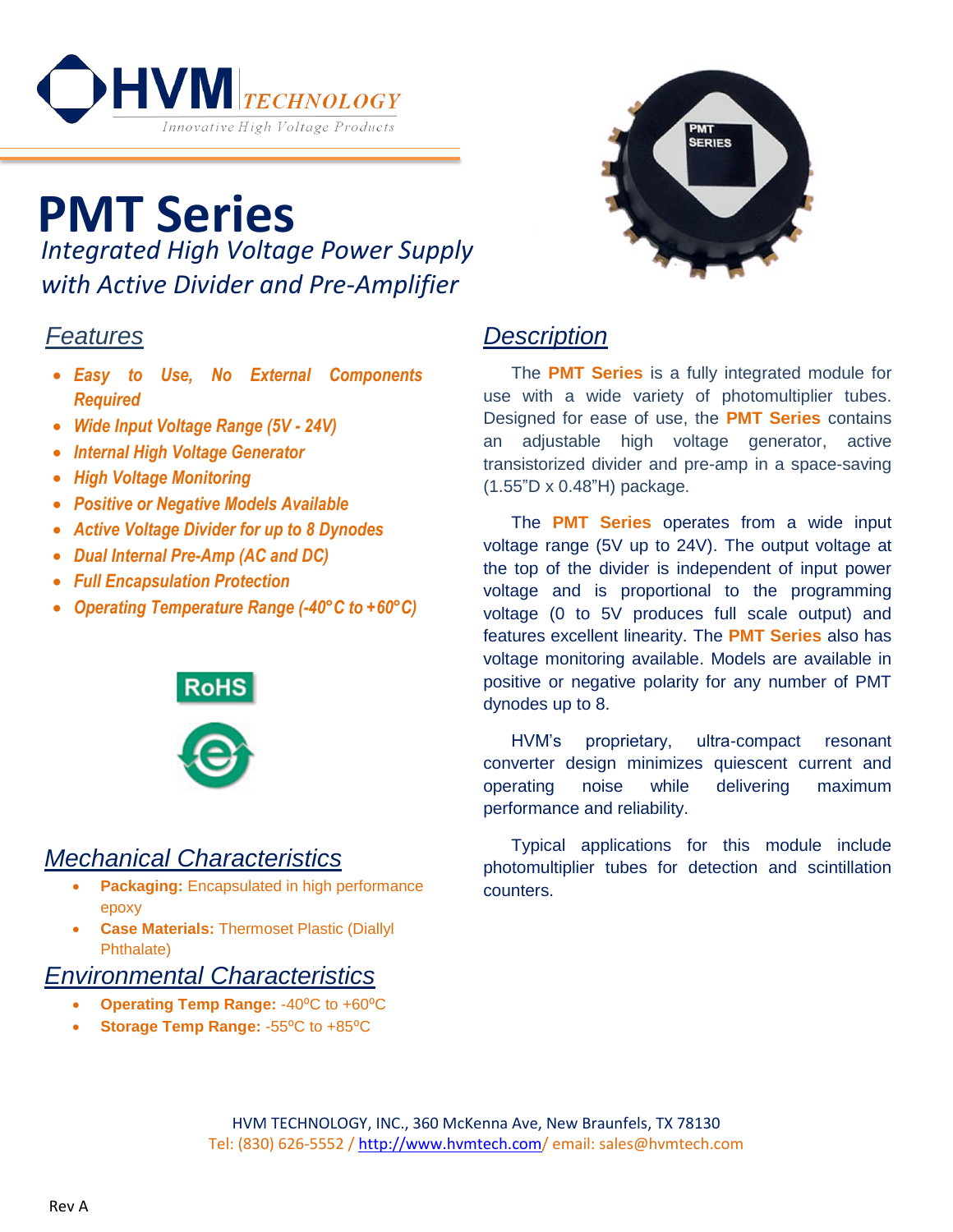



#### ELECTRICAL CHARACTERISTICS

| Input Voltage (IN+)                 | $5VDC - 24VDC$                                                 |
|-------------------------------------|----------------------------------------------------------------|
| <b>High Voltage Output</b>          | Adjustable up to 2kV (positive or negative<br>model available) |
| <b>Output Tolerance</b>             | ±5%                                                            |
| <b>Programming Voltage</b><br>(PGM) | 0 to 5V produces 0V to Full Scale Output<br>Voltage            |
| <b>AC Preamp (PAAC)</b>             | Indicates current spikes through divider                       |
| DC Preamp (PADC)                    | 0 to 1V output indicates 0 to max output<br>current draw       |
| <b>Voltage Monitor (VMON)</b>       | 0 to 1V output indicates 0 to max output<br>voltage present    |
| <b>Output Ripple at Full Load</b>   | <50mVppk                                                       |
| <b>Oscillator Frequency</b>         | 30kHz to 100kHz                                                |

HVM TECHNOLOGY, INC., 360 McKenna Ave, New Braunfels, TX 78130 Tel: (830) 626-5552 / <http://www.hvmtech.com/> email: sales@hvmtech.com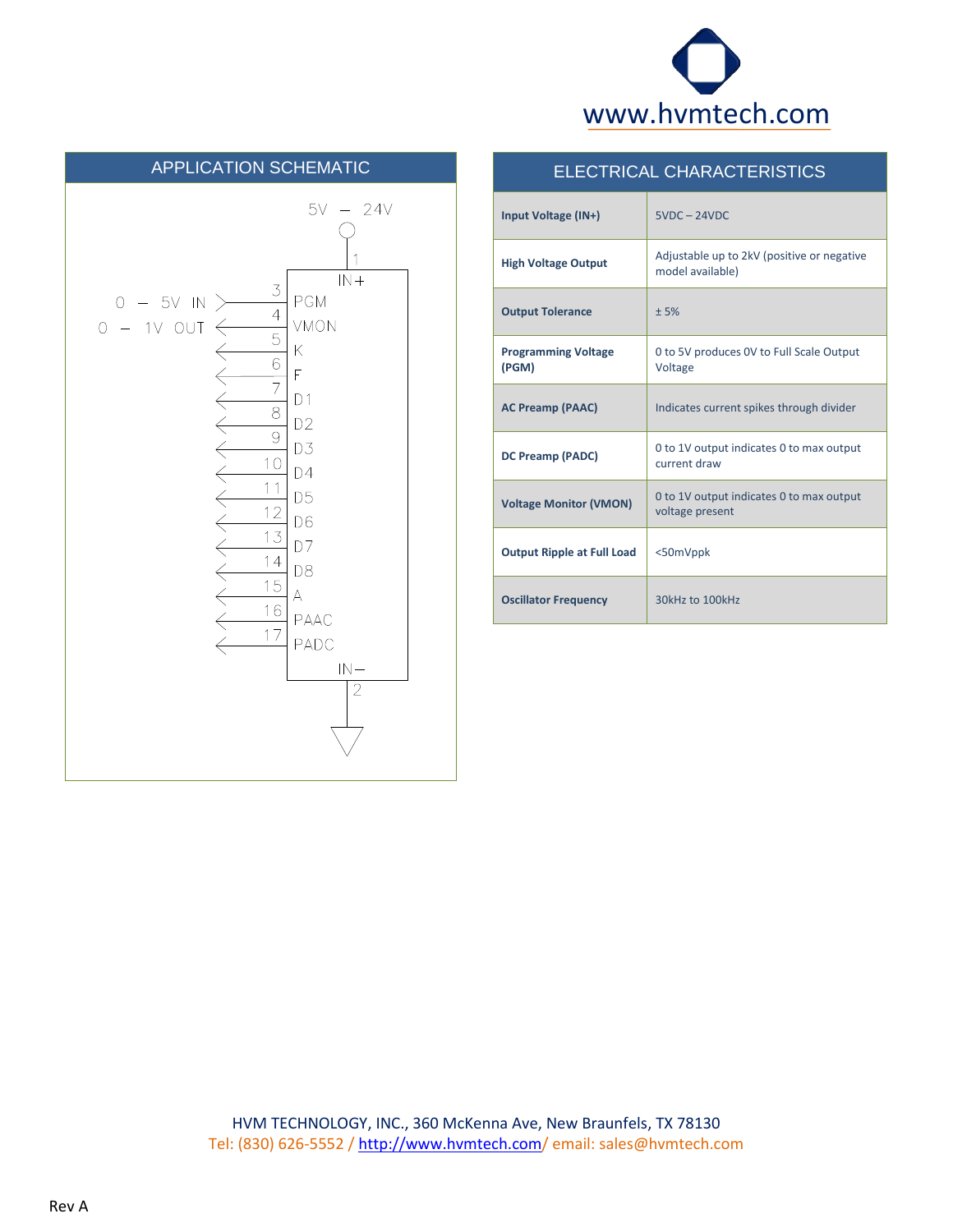



HVM TECHNOLOGY, INC., 360 McKenna Ave, New Braunfels, TX 78130 Tel: (830) 626-5552 / <http://www.hvmtech.com/> email: sales@hvmtech.com